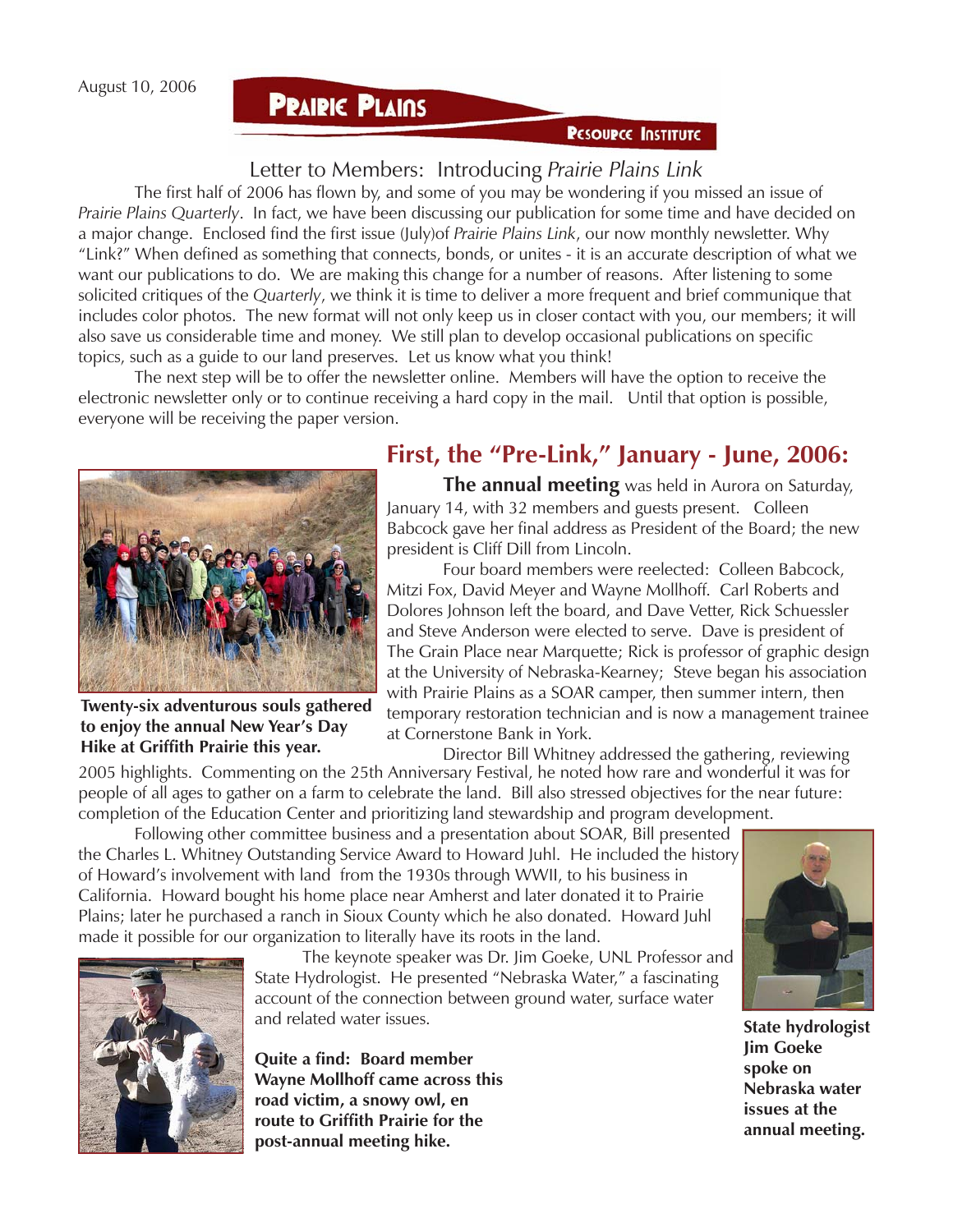# -Land Stewardship-



**Ray Kusek, Jon Soper, Bill Snyder and Scott Snyder were 4 of 20 Cedar Attackers on Feb. 11 at Griffith Prairie.**

### -Education - -Education at Bader Park



**There was some great birding during the spring hikes at Bader Park. A combined list of 58 species was recorded for the April 29 and May 6 outings. Above, a few of the 18 Bader hikers who ventured out to enjoy Platte River scenery - and breakfast at Fayne's - on Feb. 25. Below, Sandy Creek third graders enjoy a big Woodhouse's Toad during their annual visit to Bader Park.**



It was yet another intense but successful season for burning and cedar control. Prescribed burns were carried out on Prairie Plains lands - Griffith Prairie and Lincoln Creek Prairie - as well as Bader Park Natural Area and the Platte River Trust's Mormon Island & Shoemaker Island. We also assisted members Mert Griffith and Joel Hansen with their spring burns.



**Above, Ella Eckerson torching Lincoln Creek Prairie; below, Cale Jones explores the aftermath.**



**Working on the land gives many opportunities for sightings like this Common Nighthawk.**



### -Prairie Restoration- -Prairie Restoration-

Total acres planted in this season: 653

| Date     | Site                   | County     | Acres |
|----------|------------------------|------------|-------|
| 12/19/05 | Lower Platte South NRD | Lancaster  | 22    |
|          | King Tract             |            |       |
| 12/30/05 | NGPC Thompson-Barnes   | Wayne      | 17    |
|          | <b>SWMA</b>            |            |       |
| 1/30/06  | Jess Putnam            | Phelps     | 45    |
| 2/7/06   | <b>Bush Island</b>     | Hamilton & | 58    |
|          |                        | Merrick    |       |
| 2/23/06  | Joel Hansen            | Wayne      | 94.5  |
| 3/16/06  | Ponca State Park       | Dixon      | 225   |
| 3/30/06  | Dowdy                  | Jefferson  | 20.5  |
| 4/10/06  | Cuba WRP               | Merrick    | 131   |
| 4/17/06  | Swertzic WRP           | Merrick    | 40    |

**Joel Hansen & Bill Whitney planting high diversity prairie at Joel's place in Wayne County, Febr. 23.**

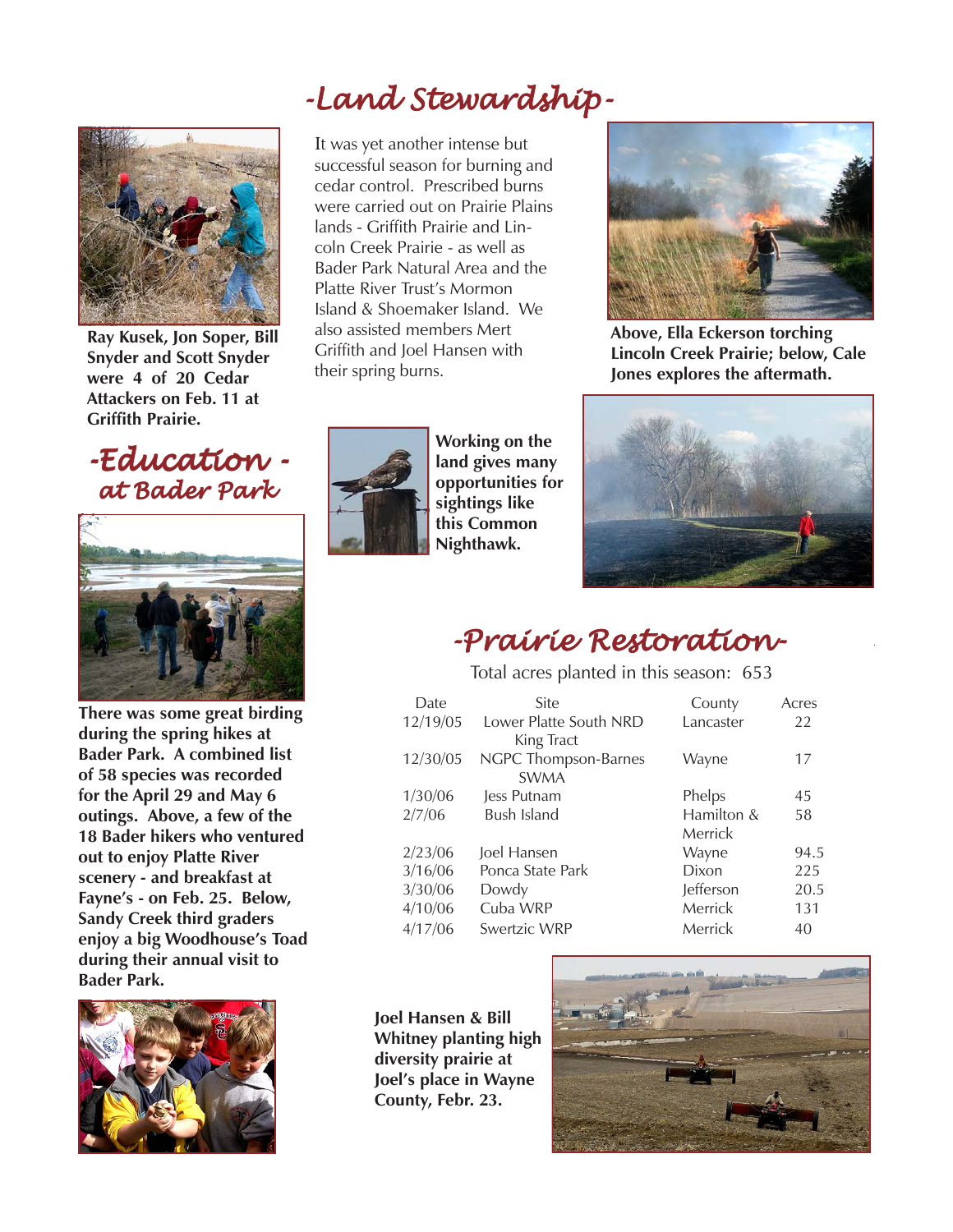

# -Celebration !- -Celebration !-

 **The 25th Anniversary Festival at Griffith's was such a big hit last year that we decided to make it an annual Spring Festival. The second run was better than ever, bringing over 300 people of all ages to enjoy the land, the sky, great food, music and each other.**













## -Kudos!- -Kudos!-



**Aurora's SOAR staff gathered on May 10 to honor Hamilton County Extension Educator and Prairie Plains member Andrew Christiansen for 14 years of outstanding service to the SOAR Program. Andy is retiring from the Extension Service and is moving back to his home state, Washington. Earlier this year, he also received the 2006 Holling Family Award for Teaching Excellence. From left, Amy Wilson, Ron Haden, Bill Whitney, Andrew Christiansen, Jan Whitney, Mike Stewart and Bruce Ramsour.**

#### **Other Honors:**

 Bill and Jan Whitney were presented the Nebraska Wildlife Federation's 2006 Conservationists of the Year Award on March 25. The award was given to recognize the Whitneys' many years of work to conserve native prairies and educate others about their value.

 Two more Prairie Plains members were also recognized by the Federation:

Chris Helzer was named Conservation Professional of the Year. Chris has served nine years as director of science and stewardship for the Central Nebraska Project Office of The Nature Conservancy.

Deb Hauswald was awarded Conservation Educator of the Year. She is a naturalist/educator at Spring Creek Prairie Audubon Center near Denton.

Chris and Deb are also regular presenters at SOAR; Deb is known by SOAR campers as the Spider Lady.

**THANKS to The Grain Place for assistance with printing the "pre-Link" and "Link" this run!**